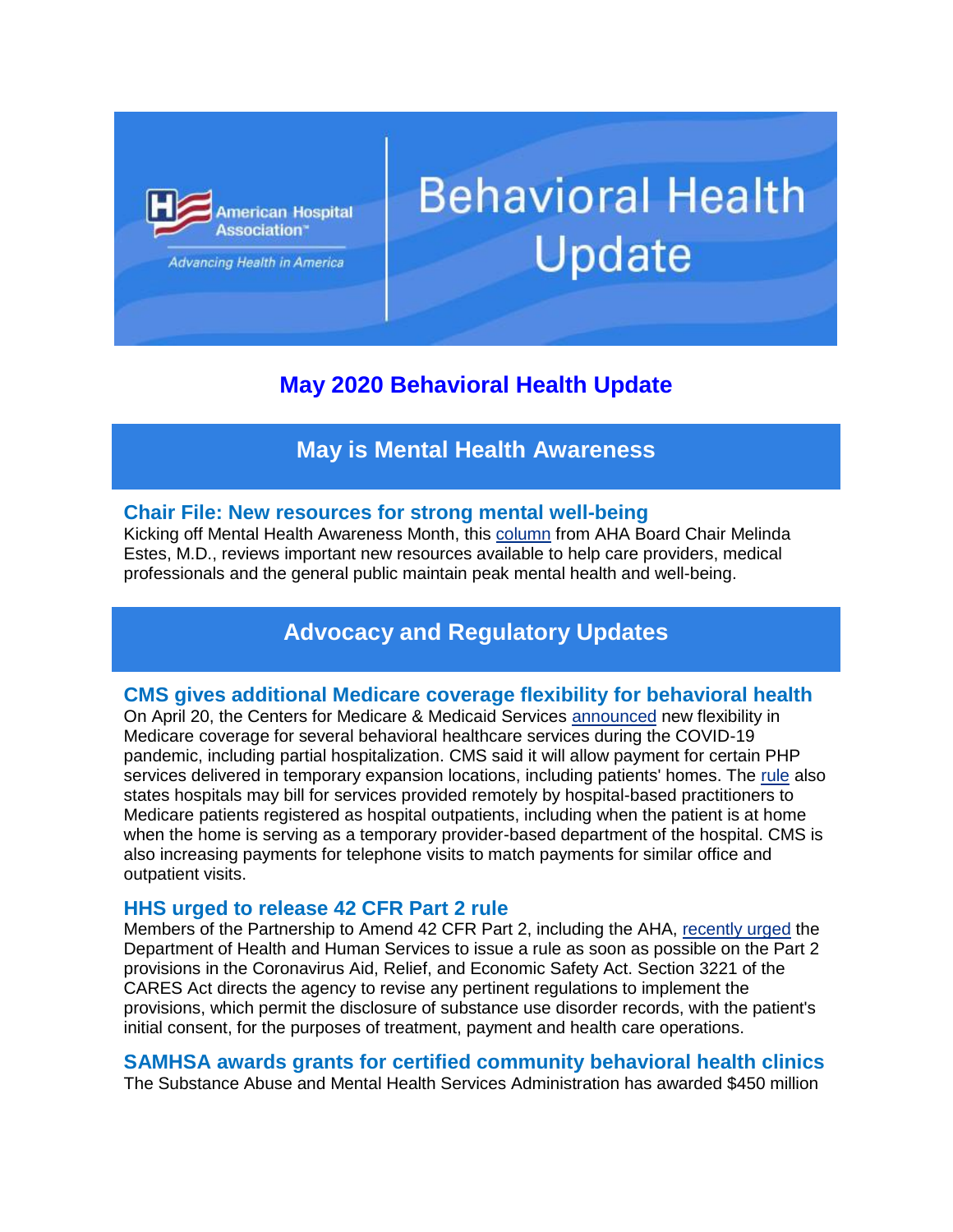in [grants,](https://nam03.safelinks.protection.outlook.com/?url=http:%2F%2Fwww.mmsend33.com%2Flink.cfm%3Fr%3DcrNPscIZgOQDue3icdjAbg~~%26pe%3DYNZ3kZLHRSFxhWIOOch9HYTPCI4b4f5JyYscil9wRtCpp_QtIoQGFPMvf-yO9saUBCPjorZYfj6Di66j6ojt-w~~%26t%3DGl2FJtKvphrwmLa5XBWHOA~~&data=02%7C01%7Crchickey%40aha.org%7C428f0926455f4fd7062208d7fcc742f9%7Cb9119340beb74e5e84b23cc18f7b36a6%7C0%7C0%7C637255805070525485&sdata=5WRA0vIOXRtRiVuwJG1OuYziJCxzj8pllOXk24vFC8A%3D&reserved=0) to expand access to mental health and substance use disorder treatment services through certified community behavioral health clinics. Congress last year extended the AHAsupported CCBHC demonstration program through Sept. 13.

## **AHA-supported bill would extend COVID-19 telehealth expansion to additional providers, including therapists and social workers**

Reps. Cynthia Axne, D-IA, Troy Balderson, R-OH, and French Hill, R-AR, have introduced the Emergency COVID Telehealth Response Act, legislation that would extend HHS' waiver authority for telehealth services to include therapists, social workers and certain other providers during the COVID-19 emergency. The agency last month used its [waiver authority](https://nam03.safelinks.protection.outlook.com/?url=http:%2F%2Fwww.mmsend33.com%2Flink.cfm%3Fr%3DcrNPscIZgOQDue3icdjAbg~~%26pe%3D5lvt9QKKwe-PhDd6saBwjmBplfONDXxKa3A_Tyz6S28T8f3tJpcrXwUcEFm9TgEgwkopv6-oQBbPnmNCKfOEFQ~~%26t%3DGl2FJtKvphrwmLa5XBWHOA~~&data=02%7C01%7Crchickey%40aha.org%7C428f0926455f4fd7062208d7fcc742f9%7Cb9119340beb74e5e84b23cc18f7b36a6%7C0%7C0%7C637255805070525485&sdata=fBBSKy%2BpH9yOqnRHn81kKqvH6EdRHv1ngxmTl15s7wE%3D&reserved=0) to broaden access to telehealth services for Medicare beneficiaries during the emergency.

# **Upcoming Events and Webinars, and new Resources**

## **May 22 webinar: Frameworks and an innovative initiative to advance well-being during and after a pandemic**

Join us for a webinar May 22 at 2 p.m. ET to learn how the trauma of the COVID-19 pandemic is affecting our health care workforce and what supports are available as we navigate what the future holds. Click [here](https://nam03.safelinks.protection.outlook.com/?url=http:%2F%2Fwww.mmsend33.com%2Flink.cfm%3Fr%3DcrNPscIZgOQDue3icdjAbg~~%26pe%3DH4eCJFA2Itts-oGnDd_F5HZMk9g4mhu3gG8YiXyQolg_cLmxCLE1c1UQkUivCGgileR49K5heZ6zgsU6TjM5ZA~~%26t%3DGl2FJtKvphrwmLa5XBWHOA~~&data=02%7C01%7Crchickey%40aha.org%7C428f0926455f4fd7062208d7fcc742f9%7Cb9119340beb74e5e84b23cc18f7b36a6%7C0%7C0%7C637255805070535476&sdata=Sds0Yt0bG1onLhrrgOCjL9qNLodSA8b%2FZV%2BGN%2F2DmvM%3D&reserved=0) to register.

#### **May 26 webinar: Mental health first aid in health care**

Join us for a webinar May 26 at 2 p.m. ET to learn how the trauma of the COVID-19 pandemic is affecting our health care workforce and what supports are available as we navigate what the future holds. Click [here](https://nam03.safelinks.protection.outlook.com/?url=http:%2F%2Fwww.mmsend33.com%2Flink.cfm%3Fr%3DcrNPscIZgOQDue3icdjAbg~~%26pe%3Dv53zoDn0iq8OPrtbH7Oal7fLt7VoZ5dKEqOfIFec9WJ97lC8hzHa345Zyl-sCkn93NI0hM2Y-taCmMye8k6hxw~~%26t%3DGl2FJtKvphrwmLa5XBWHOA~~&data=02%7C01%7Crchickey%40aha.org%7C428f0926455f4fd7062208d7fcc742f9%7Cb9119340beb74e5e84b23cc18f7b36a6%7C0%7C0%7C637255805070535476&sdata=FNCEuL5mWEt4M%2Bya76rJI4xGpYs%2FH%2FMcEoXePseg%2FX8%3D&reserved=0) to register.

#### **National Council for Behavioral Health webinars open to AHA members**

Click [here](https://nam03.safelinks.protection.outlook.com/?url=http:%2F%2Fwww.mmsend33.com%2Flink.cfm%3Fr%3DcrNPscIZgOQDue3icdjAbg~~%26pe%3DgsRpVfpfrLOrc07mFslHenzHWgprBp92wiryhEKvDTRJfjoulq3iYZ9e3X5WWMwiYZkmGjtQ0-cYEL-3JMT4yQ~~%26t%3DGl2FJtKvphrwmLa5XBWHOA~~&data=02%7C01%7Crchickey%40aha.org%7C428f0926455f4fd7062208d7fcc742f9%7Cb9119340beb74e5e84b23cc18f7b36a6%7C0%7C0%7C637255805070545471&sdata=lGdZ31y6RJaXWxIvXLDK5bdUWGHmBfCDV8qMPKfB2bg%3D&reserved=0) for the webinar, Self-care and Promoting Post-traumatic Growth and Management During COVID-19, on May 27 from 2-3:30 p.m. ET.

#### **Webinars: Providing the continuum of inpatient and outpatient behavioral health services during COVID-19**

In two webinars, senior leaders from Maryland's Sheppard Pratt Health System, including President and CEO and AHA Trustee Harsh Trivedi, M.D., discussed how they reengineered care processes, developed new care protocols and more for their inpatient and outpatient psychiatric settings. Click [here](https://nam03.safelinks.protection.outlook.com/?url=http:%2F%2Fwww.mmsend33.com%2Flink.cfm%3Fr%3DcrNPscIZgOQDue3icdjAbg~~%26pe%3DOpkp4ST88LVh3XSskSLPlgWyU1C2yOwjS36yBXVR_xvGQf89Km88ARdQjaYJw8vnP3EV5SRD3mSe9p8Ox6jsqg~~%26t%3DGl2FJtKvphrwmLa5XBWHOA~~&data=02%7C01%7Crchickey%40aha.org%7C428f0926455f4fd7062208d7fcc742f9%7Cb9119340beb74e5e84b23cc18f7b36a6%7C0%7C0%7C637255805070555465&sdata=6FO8Q%2FiBjZM9T6QQ6brgQlJteRtIvzkS0xhh58NAVGE%3D&reserved=0) to access the inpatient-focused recording, and here to access the outpatient-focused recording.

#### **Podcasts:**

In this three-part AHA [Advancing Health podcast series,](https://nam03.safelinks.protection.outlook.com/?url=http:%2F%2Fwww.mmsend33.com%2Flink.cfm%3Fr%3DcrNPscIZgOQDue3icdjAbg~~%26pe%3DLAH2jMpGiWXLFecvWQ49eiCX3yGsv2KSElSGUWPIhvp2n0t0BBKA6P20pm8RFLUxv1lRbhC3pMce24BckruuoQ~~%26t%3DGl2FJtKvphrwmLa5XBWHOA~~&data=02%7C01%7Crchickey%40aha.org%7C428f0926455f4fd7062208d7fcc742f9%7Cb9119340beb74e5e84b23cc18f7b36a6%7C0%7C0%7C637255805070555465&sdata=UTD0gKJzg15qtC0CQuDfFVYOjXzdEtZsWXfga6p0Q3M%3D&reserved=0) executive leaders from Tidelands Health based in Georgetown, S.C., talk about how hospitals without behavioral health services can still improve access to psychiatric and substance use treatment, and meet community needs. Read the [blog](https://nam03.safelinks.protection.outlook.com/?url=http:%2F%2Fwww.mmsend33.com%2Flink.cfm%3Fr%3DcrNPscIZgOQDue3icdjAbg~~%26pe%3D-Q_WHrNDjl4cYGhYZkixUcPeeTsxvI_mJIW5QdDAwyrcvV61gzFxeHC15ZtQ5lmqQvjFvR9rD3kUktMo_lk_EQ~~%26t%3DGl2FJtKvphrwmLa5XBWHOA~~&data=02%7C01%7Crchickey%40aha.org%7C428f0926455f4fd7062208d7fcc742f9%7Cb9119340beb74e5e84b23cc18f7b36a6%7C0%7C0%7C637255805070565460&sdata=5h61QXkpWPGp1FGztfXZi2TP7Q7%2F36oNvGV62C7boe0%3D&reserved=0) from Bruce Bailey, president and CEO of Tidelands Health to learn more.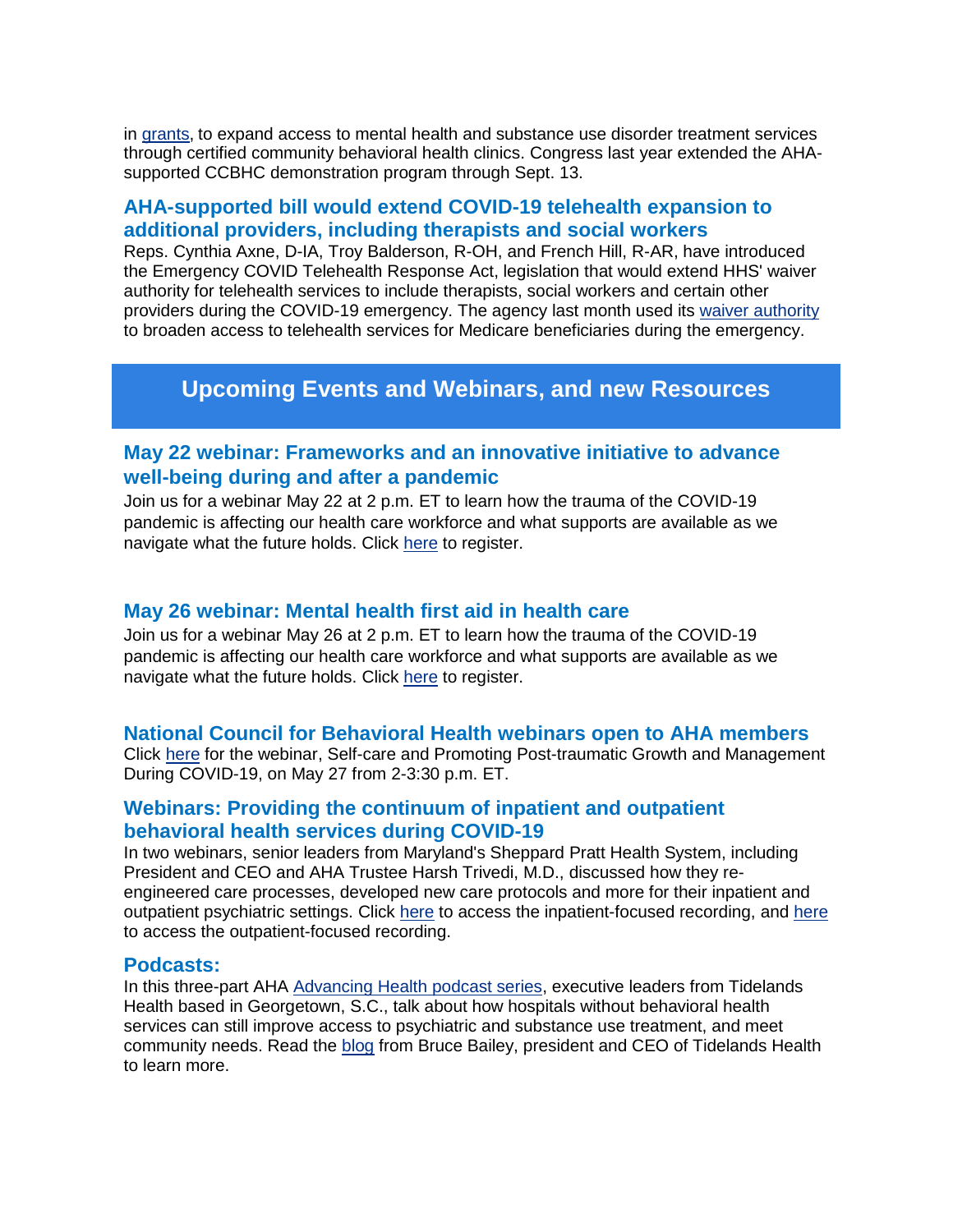## **Blog: Taking care of mental health in the time of COVID-19**

In honor of Mental Health Awareness Month, and the elevated importance of mental wellbeing during the pandemic, members offer guidance and insights on a number of topics through the following blogs:

- *[Coping and Stress resources for health care workers during and after the COVID-19](https://nam03.safelinks.protection.outlook.com/?url=http:%2F%2Fwww.mmsend33.com%2Flink.cfm%3Fr%3DcrNPscIZgOQDue3icdjAbg~~%26pe%3Dz4n6RgcHJmbAoqVRNWw7VPbPEgzHWC5LTOmsVVdtj_1CUnYY7BmNwF8VDQxLpyVNQmc7iaPCBflNHmBMn80cnw~~%26t%3DGl2FJtKvphrwmLa5XBWHOA~~&data=02%7C01%7Crchickey%40aha.org%7C428f0926455f4fd7062208d7fcc742f9%7Cb9119340beb74e5e84b23cc18f7b36a6%7C0%7C0%7C637255805070565460&sdata=CfV%2BcKzmScrkUlhoKkTeIcNyJiTMttDO%2BhUh85%2B290w%3D&reserved=0)  [pandemic](https://nam03.safelinks.protection.outlook.com/?url=http:%2F%2Fwww.mmsend33.com%2Flink.cfm%3Fr%3DcrNPscIZgOQDue3icdjAbg~~%26pe%3Dz4n6RgcHJmbAoqVRNWw7VPbPEgzHWC5LTOmsVVdtj_1CUnYY7BmNwF8VDQxLpyVNQmc7iaPCBflNHmBMn80cnw~~%26t%3DGl2FJtKvphrwmLa5XBWHOA~~&data=02%7C01%7Crchickey%40aha.org%7C428f0926455f4fd7062208d7fcc742f9%7Cb9119340beb74e5e84b23cc18f7b36a6%7C0%7C0%7C637255805070565460&sdata=CfV%2BcKzmScrkUlhoKkTeIcNyJiTMttDO%2BhUh85%2B290w%3D&reserved=0)*
- *[Using social media to help with behavioral health care during pandemic](https://nam03.safelinks.protection.outlook.com/?url=http:%2F%2Fwww.mmsend33.com%2Flink.cfm%3Fr%3DcrNPscIZgOQDue3icdjAbg~~%26pe%3DoptIcaraX9s8e_KNSBQCykq2Wd-fLvymq6gSKItZhWaCh4Wk6YwPhmaGyG50rUcCYI-cf-eXkWhRQpxRVYEGYw~~%26t%3DGl2FJtKvphrwmLa5XBWHOA~~&data=02%7C01%7Crchickey%40aha.org%7C428f0926455f4fd7062208d7fcc742f9%7Cb9119340beb74e5e84b23cc18f7b36a6%7C0%7C0%7C637255805070575453&sdata=k%2Bi4YLJY8CGEI9RuKiAxcCVieC7v9JA8lamXa0ASjSI%3D&reserved=0)*
- *[St. Joseph Hospital on maternal mental health during pandemic](https://nam03.safelinks.protection.outlook.com/?url=http:%2F%2Fwww.mmsend33.com%2Flink.cfm%3Fr%3DcrNPscIZgOQDue3icdjAbg~~%26pe%3DkMlqWnxpjGs8TBCW_G2kuTShegkKvMMROr7Hk-NQ7XFCfq69j4CdeYutQ9FB0bHc1i4NwDp-aqFbKVPWWFgzLg~~%26t%3DGl2FJtKvphrwmLa5XBWHOA~~&data=02%7C01%7Crchickey%40aha.org%7C428f0926455f4fd7062208d7fcc742f9%7Cb9119340beb74e5e84b23cc18f7b36a6%7C0%7C0%7C637255805070575453&sdata=xDKHObZ3zBzWPpwHV1vfUDN1INKkWYVkfaxRvSbt24U%3D&reserved=0)*
- *[Meeting behavioral health needs of seniors during COVID-19](https://nam03.safelinks.protection.outlook.com/?url=http:%2F%2Fwww.mmsend33.com%2Flink.cfm%3Fr%3DcrNPscIZgOQDue3icdjAbg~~%26pe%3D1i1Eklz9NEIOUgpBiWRYBwlDkWXWDySYeAY8iHoZdxtYHHA0hmjaNhC-YEoSpNriujf1OTJC8GmCz3JsYbepFA~~%26t%3DGl2FJtKvphrwmLa5XBWHOA~~&data=02%7C01%7Crchickey%40aha.org%7C428f0926455f4fd7062208d7fcc742f9%7Cb9119340beb74e5e84b23cc18f7b36a6%7C0%7C0%7C637255805070585453&sdata=lGzxxuuq%2FhNdl1nk%2B1A5GsuMZgj3h%2FCQG0IFht4H%2BjI%3D&reserved=0)*

# **Meeting behavioral health needs of health care workers and their family**

The AHA's [Behavioral Health Services,](https://nam03.safelinks.protection.outlook.com/?url=http:%2F%2Fwww.mmsend33.com%2Flink.cfm%3Fr%3DcrNPscIZgOQDue3icdjAbg~~%26pe%3DueREJxHYRPp-iGvB77YSVdGcIMpCCVFD4-Ko5G0vHK5NvbkDUjwwM3A5NpFTOLMcLVSVhazqfPXixj6oU21r9Q~~%26t%3DGl2FJtKvphrwmLa5XBWHOA~~&data=02%7C01%7Crchickey%40aha.org%7C428f0926455f4fd7062208d7fcc742f9%7Cb9119340beb74e5e84b23cc18f7b36a6%7C0%7C0%7C637255805070585453&sdata=Di2DkdTOWGuT9k7x3qVGuFaq3qkIjEpRhO3cDtUhZUQ%3D&reserved=0) its AHA's [Physician Alliance](https://nam03.safelinks.protection.outlook.com/?url=http:%2F%2Fwww.mmsend33.com%2Flink.cfm%3Fr%3DcrNPscIZgOQDue3icdjAbg~~%26pe%3DTGIbplBen4t3QfXA5FCjTgH58crhAQzhtejkIcyrpIGR9V82K0e4E_BSNPYHtDGx0WK6kpZynn3A7VgQSk4ECA~~%26t%3DGl2FJtKvphrwmLa5XBWHOA~~&data=02%7C01%7Crchickey%40aha.org%7C428f0926455f4fd7062208d7fcc742f9%7Cb9119340beb74e5e84b23cc18f7b36a6%7C0%7C0%7C637255805070595442&sdata=wDLkFFT8VPqzj4EyIEgw%2Bm8eUVK2kKUAKhUUiLZPpaI%3D&reserved=0) as well as AHA's American Organization for Nursing Leadership recently unveiled a [resource](https://nam03.safelinks.protection.outlook.com/?url=http:%2F%2Fwww.mmsend33.com%2Flink.cfm%3Fr%3DcrNPscIZgOQDue3icdjAbg~~%26pe%3DgO65cwj93uCJP860Cie2YIhvTIoeUMqPiPZB56mcM3hEC7YT_Cm4EFAHcgcyufGeDeLK-lYu3KlAa4bcEsnrXw~~%26t%3DGl2FJtKvphrwmLa5XBWHOA~~&data=02%7C01%7Crchickey%40aha.org%7C428f0926455f4fd7062208d7fcc742f9%7Cb9119340beb74e5e84b23cc18f7b36a6%7C0%7C0%7C637255805070595442&sdata=96kW4M5RDyLk2IF3GQNNPsgX1XLgkCfOU0rnkgeUpZI%3D&reserved=0) to help medical professionals, behavioral health providers and the general public maintain their mental and emotional well-being during and post the COVID-19 pandemic. Check out another AHA [resource](https://nam03.safelinks.protection.outlook.com/?url=http:%2F%2Fwww.mmsend33.com%2Flink.cfm%3Fr%3DcrNPscIZgOQDue3icdjAbg~~%26pe%3DYjQI18r5Si-BXS3eI_0yO1ghiTRemozjjKiek2aCAVB_bPSb5QMLWi4yX2Qv2-jkBPkO6hlW9JxmAePbvQNXmg~~%26t%3DGl2FJtKvphrwmLa5XBWHOA~~&data=02%7C01%7Crchickey%40aha.org%7C428f0926455f4fd7062208d7fcc742f9%7Cb9119340beb74e5e84b23cc18f7b36a6%7C0%7C0%7C637255805070605437&sdata=GB9Hf9NhAC5ORhnXPVu%2FYKNEDXOP0la5yCBnTHARKxs%3D&reserved=0) that provides resources focused on three areas – mental health, food and housing.

### **Federal agencies, private sector groups unite on a mental health and suicide prevention national response to COVID-19**

Recognizing the significant impact of the COVID-19 pandemic on the country's mental health and well-being, the National Action Alliance for Suicide Prevention, which serves as the nation's public and private partnership for suicide prevention, is launching the Mental Health & Suicide Prevention National Response to COVID-19. The Action Alliance, of which AHA is a partner, will convene government agencies, corporations and other non-governmental groups to comprehensively and collectively address mental health and suicide prevention.

# **Updates**

## **COVID-19: More people could die from alcohol, drug misuse and suicide**

The COVID-19 pandemic could increase "deaths of despair" from alcohol, drug misuse and suicide by between 27,644 and 154,037 over the decade, depending how quickly the economy recovers, according to a [study](https://nam03.safelinks.protection.outlook.com/?url=http:%2F%2Fwww.mmsend33.com%2Flink.cfm%3Fr%3DcrNPscIZgOQDue3icdjAbg~~%26pe%3D49Gf8gYIavyCDBj5PmkG30tucAiO2SA-3zyPT69gRVuw7HAv-a9FM3E8qVqSEPoUuvl9bkn9M6loD-_SzkT9oA~~%26t%3DGl2FJtKvphrwmLa5XBWHOA~~&data=02%7C01%7Crchickey%40aha.org%7C428f0926455f4fd7062208d7fcc742f9%7Cb9119340beb74e5e84b23cc18f7b36a6%7C0%7C0%7C637255805070605437&sdata=pO1BLC90mg41gUHafGFfm9jJ6Dqb36bhe3MEMGDI2h4%3D&reserved=0) released by Well Being Trust and the Robert Graham Center for Policy Studies in Family Medicine and Primary Care. The authors emphasize that the report "is not a call to suddenly reopen the country," but to maintain infection control while addressing the nation's mental health and addiction needs.

#### **PPE for substance use treatment providers**

A SAMHSA [letter](https://nam03.safelinks.protection.outlook.com/?url=http:%2F%2Fwww.mmsend33.com%2Flink.cfm%3Fr%3DcrNPscIZgOQDue3icdjAbg~~%26pe%3DJ2Bshg06eqWnP-wlrF_aOis3d6evBdYKkEPI-9sBp7mqrOuQj2yRhsnMVuAXy5DgdwT8gUm-OBS5UWI14MQIGQ~~%26t%3DGl2FJtKvphrwmLa5XBWHOA~~&data=02%7C01%7Crchickey%40aha.org%7C428f0926455f4fd7062208d7fcc742f9%7Cb9119340beb74e5e84b23cc18f7b36a6%7C0%7C0%7C637255805070615430&sdata=GkOuVdRie%2BM%2Bv9ptKbVKBCfkN9AAjxAydyfMFVA5rPM%3D&reserved=0) validates that services provided in behavioral health treatment programs are essential medical services that may require personal protective equipment and ordering them is for a legitimate need and purpose.

#### **SAMHSA updates COVID-19 resource on mental and substance use disorders**

SAMHSA updated their document, [Considerations for the Care and Treatment of Mental and](https://nam03.safelinks.protection.outlook.com/?url=http:%2F%2Fwww.mmsend33.com%2Flink.cfm%3Fr%3DcrNPscIZgOQDue3icdjAbg~~%26pe%3DqTTi9yU2a7TYhBk5JE7GWK7MisNFg5DF0MjL6VRSxYnsY0nRwnDmVJpwMzgR_ujaCUgLNmYw-bQ5Sa3bwGroWQ~~%26t%3DGl2FJtKvphrwmLa5XBWHOA~~&data=02%7C01%7Crchickey%40aha.org%7C428f0926455f4fd7062208d7fcc742f9%7Cb9119340beb74e5e84b23cc18f7b36a6%7C0%7C0%7C637255805070615430&sdata=5pv%2Btj0C1y00hR8h1Rbd996w6XnHAY62xj4iqKtMZ%2Fc%3D&reserved=0)  [Substance Use Disorders in the COVID-19 Epidemic,](https://nam03.safelinks.protection.outlook.com/?url=http:%2F%2Fwww.mmsend33.com%2Flink.cfm%3Fr%3DcrNPscIZgOQDue3icdjAbg~~%26pe%3DqTTi9yU2a7TYhBk5JE7GWK7MisNFg5DF0MjL6VRSxYnsY0nRwnDmVJpwMzgR_ujaCUgLNmYw-bQ5Sa3bwGroWQ~~%26t%3DGl2FJtKvphrwmLa5XBWHOA~~&data=02%7C01%7Crchickey%40aha.org%7C428f0926455f4fd7062208d7fcc742f9%7Cb9119340beb74e5e84b23cc18f7b36a6%7C0%7C0%7C637255805070615430&sdata=5pv%2Btj0C1y00hR8h1Rbd996w6XnHAY62xj4iqKtMZ%2Fc%3D&reserved=0) which includes considerations aimed